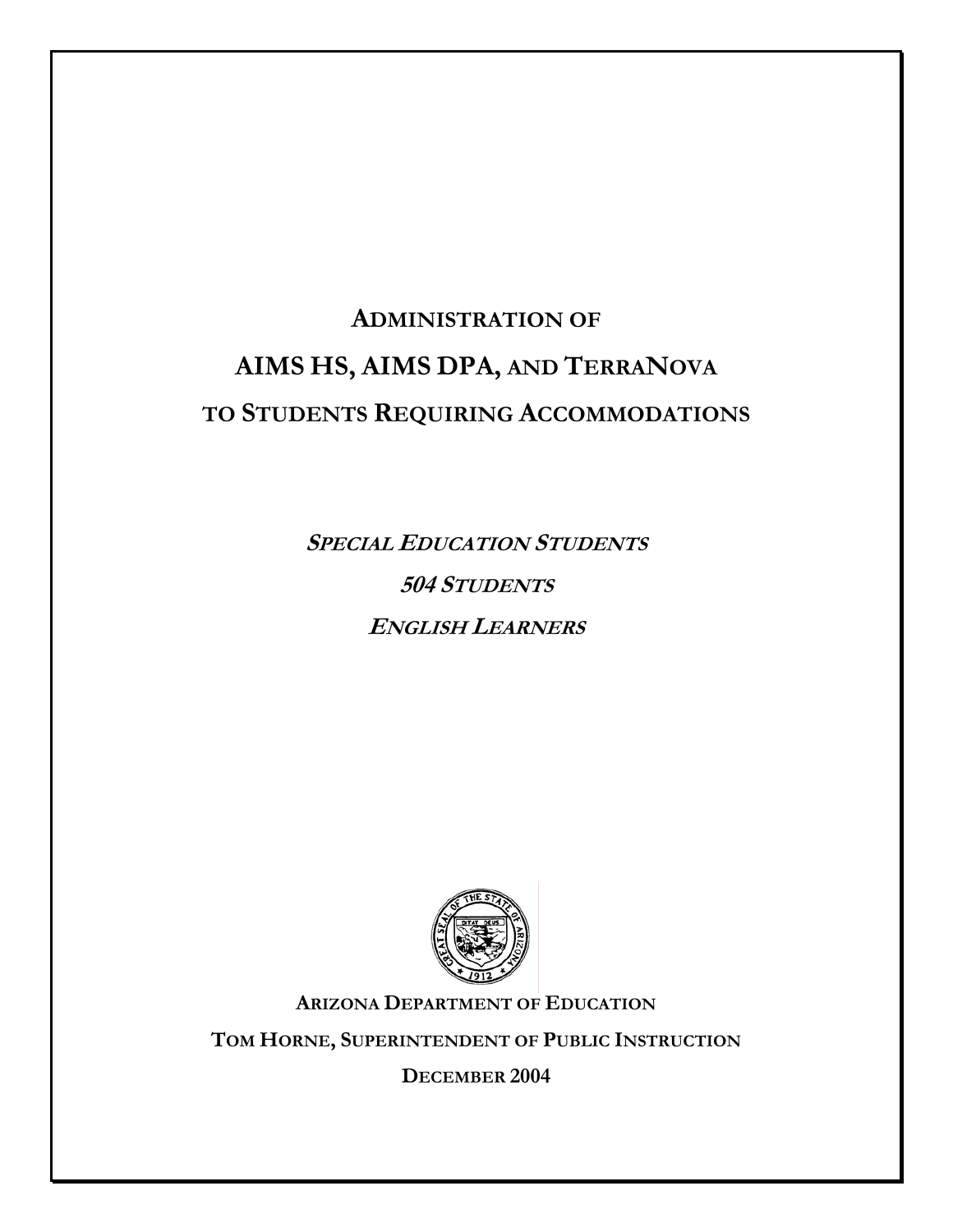# **TABLE OF CONTENTS**

| TABLE 1: ARIZONA'S ASSESSMENTS BY GRADE LEVEL FOR ALL STUDENTS 4             |
|------------------------------------------------------------------------------|
|                                                                              |
|                                                                              |
|                                                                              |
|                                                                              |
| DETERMINING HOW STUDENTS WILL PARTICIPATE IN ARIZONA'S ASSESSMENTS  5        |
|                                                                              |
|                                                                              |
|                                                                              |
|                                                                              |
| PREPARING STUDENTS WITH DISABILITIES AND ENGLISH LEARNERS FOR ASSESSMENT  10 |
|                                                                              |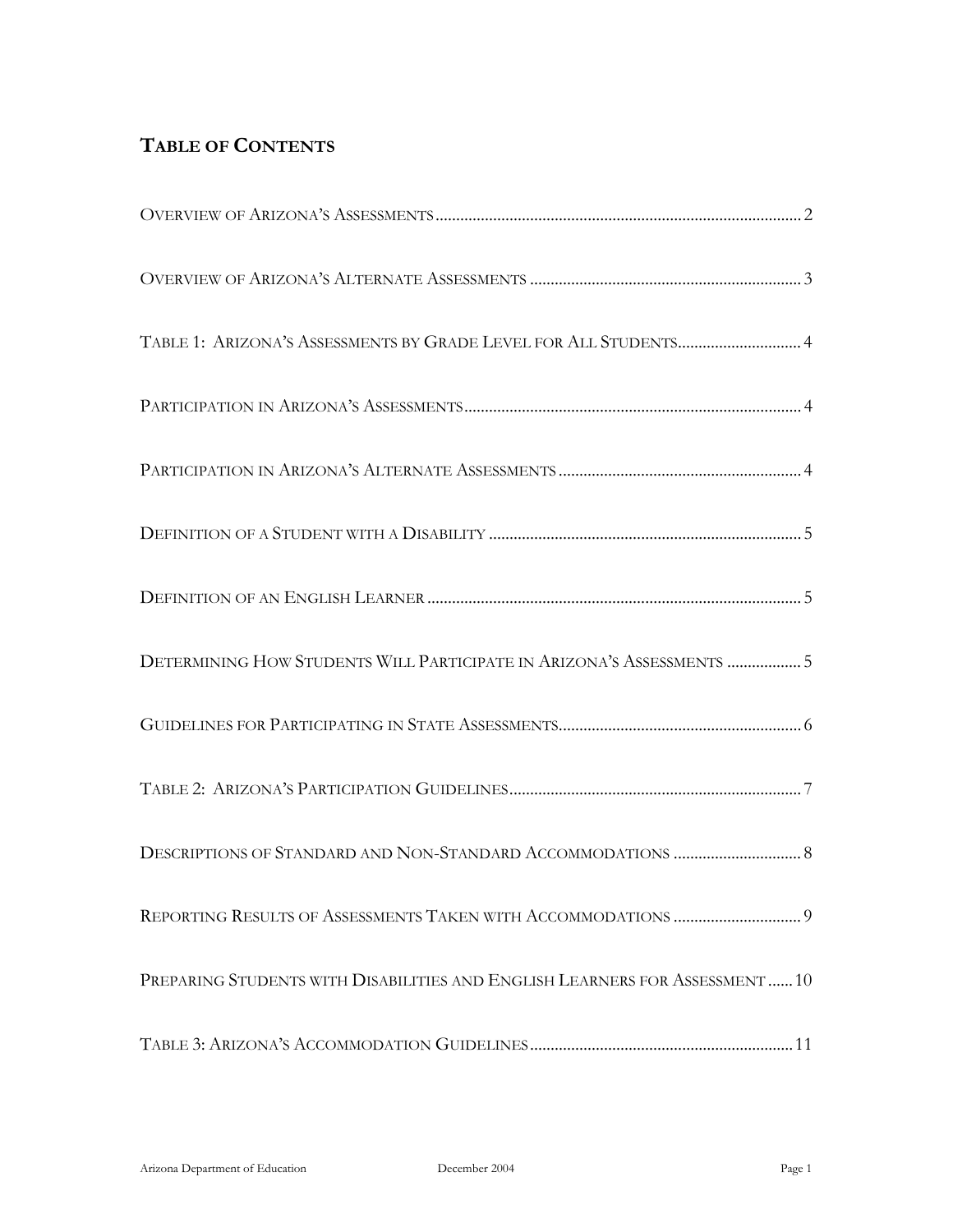#### **OVERVIEW OF ARIZONA'S ASSESSMENTS**

**Arizona's Instrument to Measure Standards High School (AIMS HS)** is a statewide, standards-based assessment. AIMS HS measures the performance of students, schools and districts on academic standards in reading, writing, and mathematics and is administered to students beginning the spring of their tenth grade year. High school students have five opportunities to pass all three sections of AIMS HS.

In grades three through eight, students are assessed using **Arizona's Instrument to Measure Standards Dual Purpose Assessment (AIMS DPA)**. AIMS DPA is the statewide assessment that is both standards-based and norm-referenced. This assessment combines TerraNova norm-referenced (NRT) items with AIMS standards-based reading, writing, and mathematics items into one test form. The AIMS DPA provides a separate NRT score and a separate AIMS score. This dual purpose format reduces the total number of test items by approximately 40% when compared to taking separate standards-based and norm-referenced assessments.

In grades two and nine, students are assessed in reading, language arts, and mathematics using **TerraNova**, a norm-referenced test published by CTB/McGraw-Hill. The TerraNova was normed in 2000. The norming group included students with disabilities who received accommodations and students identified as English Learners. Therefore, all of the state assessments (AIMS HS, AIMS DPA, and TerraNova) have the same accommodations.

The primary purposes of AIMS HS, AIMS DPA, and TerraNova are:

- to measure the performance of individual students, schools, and districts based on Arizona's Standards;
- to measure performance of individual students and compare it to students in the national sample;
- to increase the academic achievement of every student;
- to provide students with the opportunity to demonstrate what they know and are able to do;
- to insure each student benefits from instructional changes and educational reforms that are implemented in response to information based on assessment results; and
- to determine that each high school student has "met the standard" in reading, writing, and mathematics prior to receiving a diploma.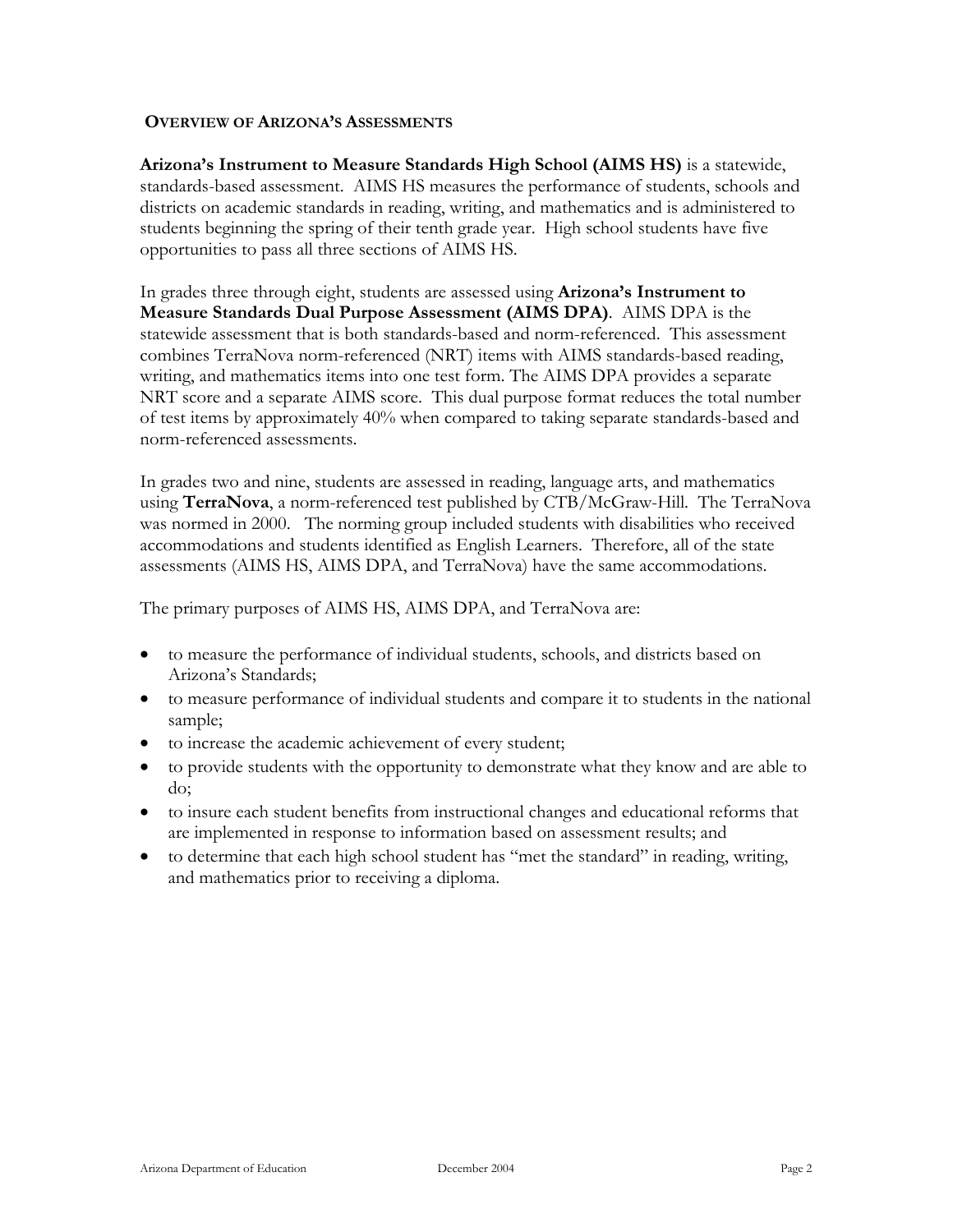#### **OVERVIEW OF ARIZONA'S ALTERNATE ASSESSMENTS**

Arizona offers two alternate assessments based on alternate achievement standards: **Arizona's Instrument to Measure Standards – Alternate (AIMS-A)** and **Alternate State Achievement Test (ASAT)**. Each of these tests has two levels: Level I and Level II. These alternate assessments are available only to students identified as having a significant cognitive disability. Eligibility for a student to be determined as significantly cognitively disabled and thus be assessed on alternate achievement standards (AIMS-A/ASAT) must be based on meeting all of the following criteria:

- Evidence of a Significant Cognitive Disability: Empirical evidence (formal testing results, Multi-Disciplinary Team evaluation results, etc.) of a significant cognitive disability that prevents the acquisition of the Arizona Academic Standards.
- Intensity of Instruction: It is extremely difficult for the student to acquire, maintain, generalize, and apply academic skills across environments even with extensive/intensive, pervasive, frequent, and individualized instruction in multiple settings.
- Curricular Outcomes: The goals and objectives in the student's IEP focus on progress within functional achievement indicators and the student's present level of educational performance significantly impedes participation and completion of the general education curriculum even with significant program modifications.

AIMS-A/ASAT are assessments designed to measure student progress in the content areas of reading, writing, listening/speaking, and mathematics. AIMS-A/ASAT assesses students at the Functional and Kindergarten through Third Grade levels of the Arizona Academic Standards. These assessments contain a Performance Evaluation, a Parent Interview, and Activity-Based Assessments that infuse the knowledge and skills of the standards into functional, everyday activities.

A student who is eligible to participate in alternate assessment(s) will do so in all content areas and must participate in the prescribed alternate assessment(s) as appropriate to the student's grade level. The Department will monitor the use of alternate assessments statewide to ensure they are being used appropriately and in accordance with the law.

Performance objectives on the AIMS-A/ASAT are scored using the Analytic Scoring Tool. This scoring tool is used to assess each of the performance objectives of the Arizona's Academic Standards and allows student ability to be assessed in small increments of progress. AIMS-A/ASAT scores are reported to the Department through the alternate assessment application via the Arizona Department of Education common logon.

For further information on AIMS-A, ASAT, and complete eligibility criteria for significant cognitive disability, consult the *Alternate Assessment Manual* which can be found on the ADE website at: [www.ade.az.gov/standards](http://www.ade.az.gov/standards)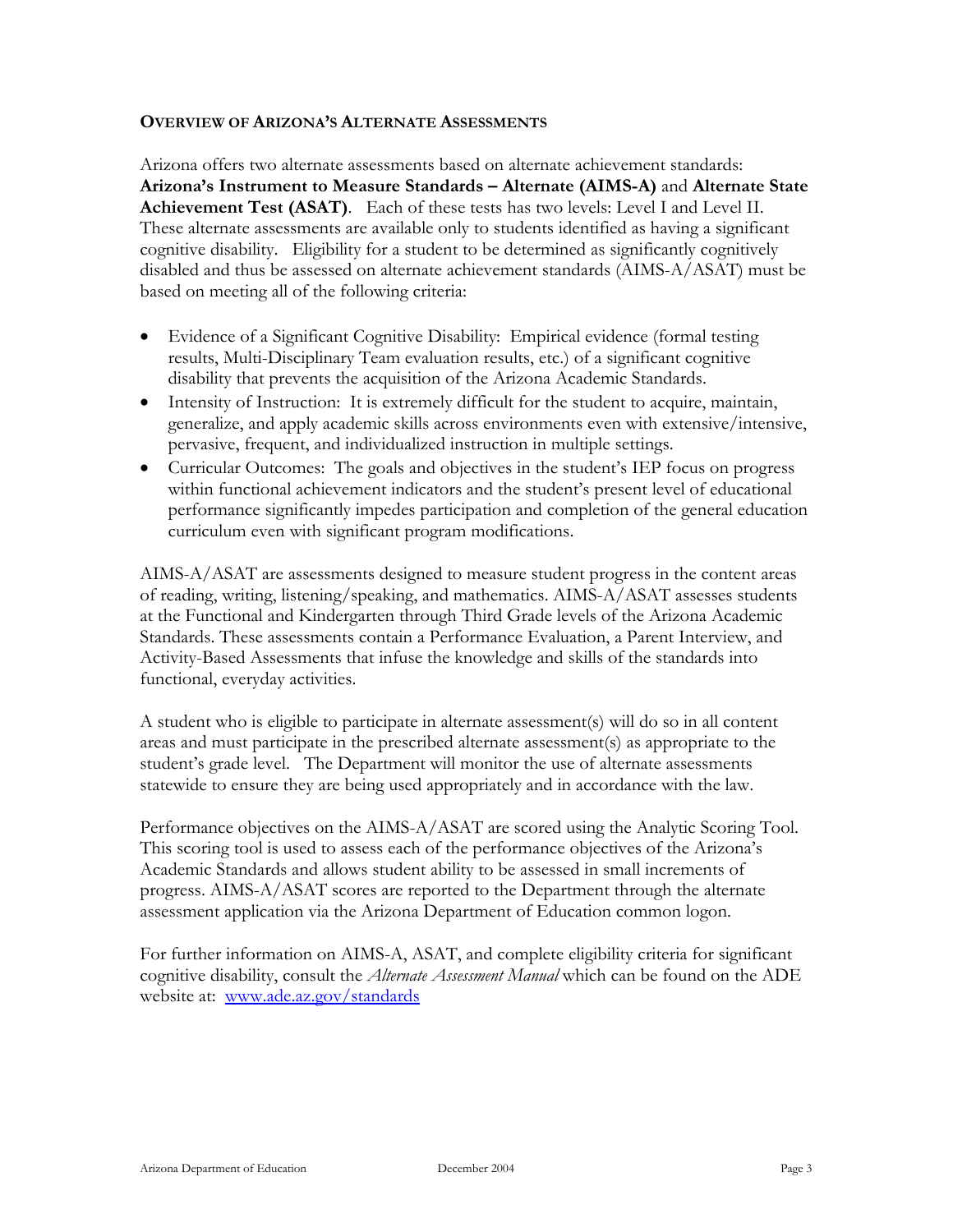| Arizona                                                 | Grade<br>$\mathbf{2}$  | <b>Grades</b><br>3, 4, 5                          | Grades<br>6, 7, 8                  | Grade<br>9              | Grades<br>10, 11, 12                               |
|---------------------------------------------------------|------------------------|---------------------------------------------------|------------------------------------|-------------------------|----------------------------------------------------|
| <b>State</b><br><b>Assessments</b>                      | TerraNova              | AIMS DPA<br>AIMS with TerraNova items<br>embedded |                                    | TerraNova               | <b>AIMS HS</b><br>(11 & 12 if not<br>passed in 10) |
|                                                         |                        |                                                   |                                    |                         |                                                    |
| <b>Alternate</b><br><b>Assessment</b><br><b>Options</b> | Level I<br><b>ASAT</b> | Level I<br>AIMS-A/<br><b>ASAT</b>                 | Level I<br>AIMS-A/<br><b>ASAT</b>  | Level I<br><b>ASAT</b>  | Level I<br>AIMS-A                                  |
| (Available for<br>students who<br>qualify)              |                        |                                                   | Level II<br>AIMS-A/<br><b>ASAT</b> | Level II<br><b>ASAT</b> | Level II<br>AIMS-A                                 |

# **TABLE 1: ARIZONA'S ASSESSMENTS BY GRADE LEVEL FOR ALL STUDENTS**

# **PARTICIPATION IN ARIZONA'S ASSESSMENTS**

Arizona's statutes A.R.S.§15-741 (A) (2) and A.R.S. § 15-743 (F); IDEA provision §300.138 (b) (1) (2), as well as the No Child Left Behind Act (NCLB), mandate that all students who are educated with Arizona's public funds must participate in state assessments, including:

- students enrolled in traditional public schools;
- students enrolled in public charter schools;
- students enrolled in educational collaboratives;
- students enrolled in approved private special education schools within and outside Arizona; and,
- students receiving educational services in institutional settings, including state supported institutions and secure care facilities.

All students with disabilities and all students identified as English Learners must participate in Arizona's State Assessments. All students enrolled in Arizona schools must take the test. There is no exclusion for English Learners during the first year of enrollment.

#### **PARTICIPATION IN ARIZONA'S ALTERNATE ASSESSMENTS**

AIMS-A (Level I and II) and ASAT (Level I and II) are intended for a very small number of students with significant cognitive disabilities who, due to the nature and complexity of their disabilities, are unable to participate in standard paper-and-pencil assessments, even with accommodations. IEP teams must determine annually which students will take AIMS-A/ASAT. IEP teams must utilize Alternate Assessment Form 1 to ensure their decision is appropriate. For a copy of the forms used with AIMS-A/ASAT, refer to [www.ade.az.gov/standards](http://www.ade.az.gov/standards)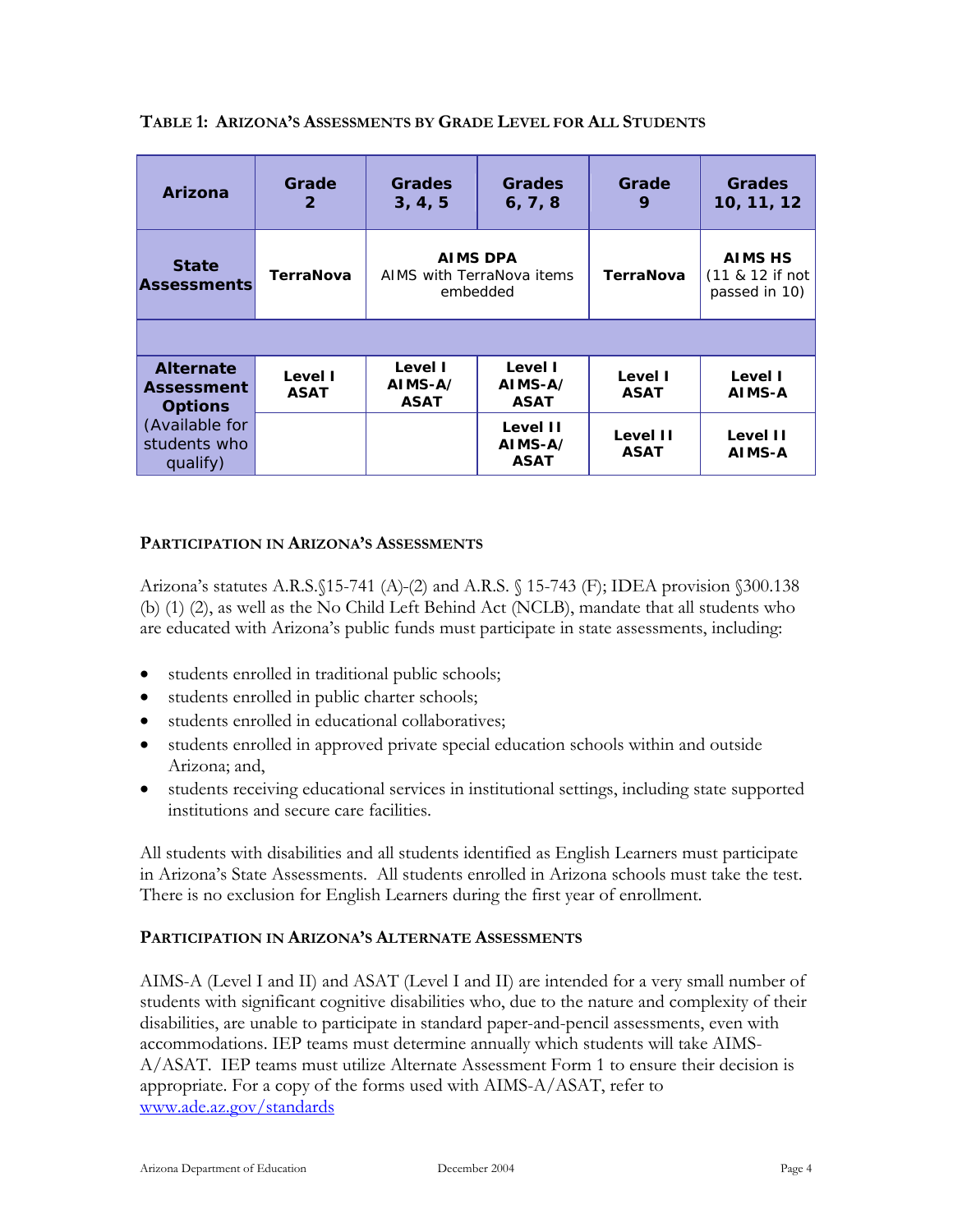#### **DEFINITION OF A STUDENT WITH A DISABILITY**

- For the purposes of assessment, a **Special Education student** is eligible to receive services under the Individuals with Disabilities Education Act – 1997 and has an Individualized Education Program (IEP).
- For the purposes of assessment, a **504 student** is eligible under Section 504 of the Rehabilitation Act of 1973 and has a 504 Accommodation Plan.

# **DEFINITION OF AN ENGLISH LEARNER**

An **English Learner (EL)** is a student whose native language is other than English and is learning English as a second language. The Stanford English Language Proficiency (SELP) Assessment is a language proficiency assessment, developed by Harcourt Brace, given to determine a student's proficiency in English and respective instructional placement.

- **Limited English Proficient (LEP)** is a term used to refer to a student whose English proficiency is still developing.
- **Fluent English Proficient (FEP)** is a term that is used to refer to a student that scores at the proficient level of the state mandated English language proficiency assessment.

For demographic purposes on AIMS HS, AIMS DPA, and TerraNova, Limited English Proficient students are identified as EL students on either their student bar code label or on the student demographic bubbles. Fluent English Proficient students are identified as FEP on either their student bar code label or on the student demographic bubbles. This discrepancy in the identification of English Learners will be corrected for the 2006 test administration. In this document, the term English Learner will refer to both Limited English Proficient students and Fluent English Proficient students.

#### **DETERMINING HOW STUDENTS WILL PARTICIPATE IN ARIZONA'S ASSESSMENTS**

During its annual meeting, the student's IEP or 504 team will determine how the individual student with a disability will participate in assessment in each subject area for the assessment scheduled for the upcoming school year. This information must be documented in the student's IEP or 504 plan.

For English Learners, accommodations can be provided to all LEP students and to students who have been identified as FEP for no more than two years.

The following sections provide guidelines in determining which students are eligible to receive accommodations on state assessments and what accommodations each eligible student should receive.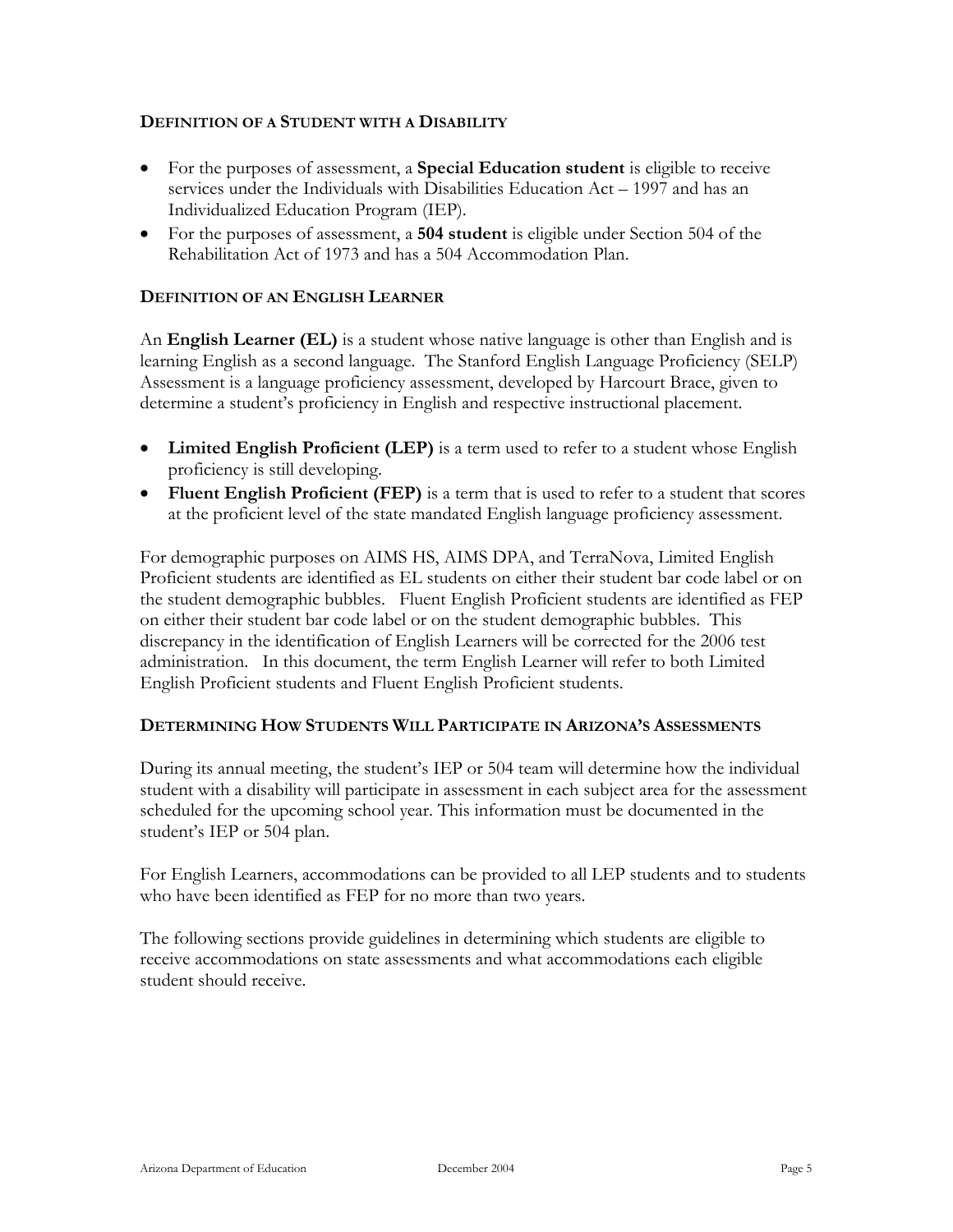#### **GUIDELINES FOR PARTICIPATION IN STATE ASSESSMENTS**

These guidelines are provided to assist IEP and 504 teams and teachers of English Learners in determining how students will participate in state assessments. A separate decision must be made in each subject scheduled for testing.

Begin by asking the following questions:

- Is the student able to take the state assessment under standardized conditions?
- Does the student need accommodations in order to take the state assessment?
- If so, which accommodations, standard and/or non-standard, are necessary and appropriate for the student?
	- Students who have an IEP may be considered for standard and non-standard accommodations as well as alternate assessments.
		- IEP teams are instructed to identify which accommodations, if any, are necessary in order for the student to take assessments. Only the student's IEP team may decide that a student receives a non-standard accommodation(s).
	- Students with a 504 plan may only be considered for standard accommodations. Under unusual circumstances, a student with a 504 plan may need non-standard accommodations. This decision must be approved by the Assessment Section of ADE.
	- Students identified as English Learners (all LEP students and those who have been FEP for two or fewer years) may only be considered for standard accommodations
- Does the student require an alternate assessment?
	- Alternate assessments are intended for a very small number of students with significant cognitive disabilities who are unable to take the traditional assessment under standard or non-standard conditions. Arizona's alternate assessments are AIMS-A (Level I and II) and ASAT (Level I and II). For further information on AIMS-A, ASAT, and complete eligibility criteria for significant cognitive disability, consult the *Alternate Assessment Manual* which can be found on the ADE website at: www.ade.az.gov/standards

When making decisions about student participation in testing, it is important to remember:

- It is necessary to state clearly what all students are to know and be able to do before determining whether there is a need for a specific accommodation (standard or nonstandard).
- It is important to consider the specific accommodations (standard and non-standard) for both instruction and assessment. When students need accommodations in how they learn or demonstrate learning, they are likely to need accommodations in how they are assessed. Conversely, if students do not need accommodations in how they learn or demonstrate learning, they will not need accommodations in how they are assessed. Therefore, no accommodation can be put in place for assessment that is not also used for instruction.
- It is important to re-consider on an annual basis the types of accommodations (standard or non-standard) that are used for students, particularly as they gain more skills.
- During the assessment, all accommodations identified in an IEP or 504 plan must be provided. However, students may choose not the use the accommodation(s).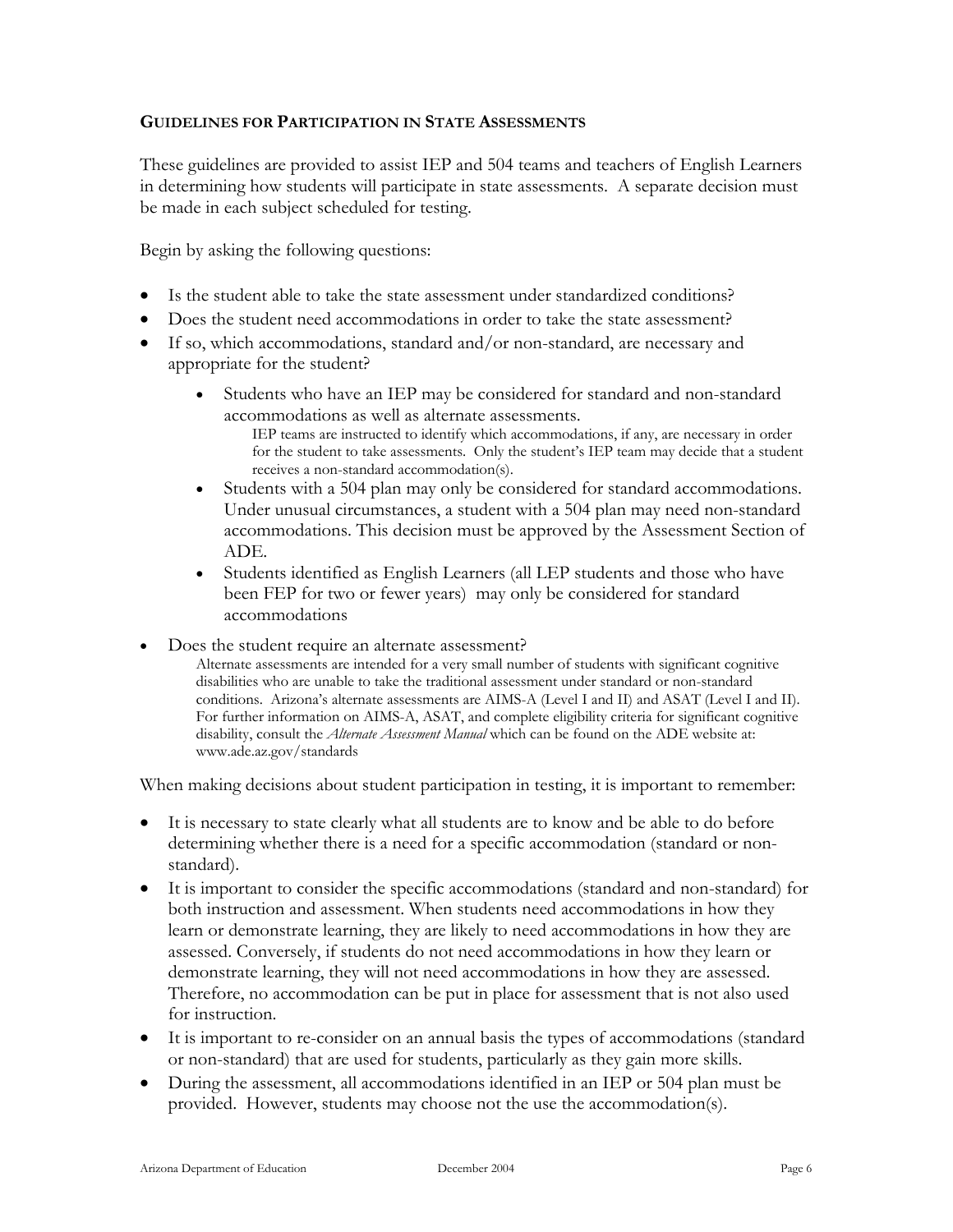|  | TABLE 2: ARIZONA'S PARTICIPATION GUIDELINES |  |  |
|--|---------------------------------------------|--|--|
|--|---------------------------------------------|--|--|

|                      | <b>Characteristic of Student's Instructional Program</b>                                                                                                                                                                                                                                                                                                                                                                                                                                                                                                                                                                     | <b>Recommended Student Participation in</b>                                                                                                                                                                                                                                                                                                                                                                              |
|----------------------|------------------------------------------------------------------------------------------------------------------------------------------------------------------------------------------------------------------------------------------------------------------------------------------------------------------------------------------------------------------------------------------------------------------------------------------------------------------------------------------------------------------------------------------------------------------------------------------------------------------------------|--------------------------------------------------------------------------------------------------------------------------------------------------------------------------------------------------------------------------------------------------------------------------------------------------------------------------------------------------------------------------------------------------------------------------|
|                      | and Local Assessment                                                                                                                                                                                                                                                                                                                                                                                                                                                                                                                                                                                                         | <b>Arizona's Assessment</b>                                                                                                                                                                                                                                                                                                                                                                                              |
| $OPIION$ #1          | If the student<br>Is working on learning standards at or near grade-level<br>expectations <i>and</i> is generally able to take a paper-and-pencil test<br><b>OR</b><br>Has been determined to be English Proficient on a state<br>language proficiency assessment and has been identified as<br>Fluent English Proficient (FEP) for more than 2 years                                                                                                                                                                                                                                                                        | Then<br>The student should take AIMS HS, AIMS DPA or<br>TerraNova under routine conditions (with no<br>accommodations).                                                                                                                                                                                                                                                                                                  |
| OPTION <sub>#2</sub> | If the student<br>Is working on learning standards at, near, or below grade-level<br>expectations <i>and</i> is generally able to take a paper-and-pencil test<br>under routine conditions, or with one or more test<br>accommodations<br><b>OR</b><br>Has a documented disability and receives accommodations<br>under a 504 plan<br><b>OR</b><br>Has been determined to have Limited English Proficiency<br>(LEP) on a state language proficiency assessment or has been<br>FEP for 2 or fewer years                                                                                                                       | <b>Then</b><br>The student should take AIMS HS, AIMS DPA or<br>TerraNova either under routine conditions or with<br>standard accommodation(s) that are consistent with<br>the instructional accommodation(s) used in the<br>student's educational program.                                                                                                                                                               |
| OPTION #3            | If the student<br>Is working on learning standards at, near, or below grade-level<br>expectations; and is generally able to take a paper-and-pencil test<br>under routine conditions, or with one or more test<br>accommodation(s)<br><b>AND</b><br>Is presented with unique and significant challenges in<br>demonstrating his/her knowledge and skills on a test of this<br>format and duration                                                                                                                                                                                                                            | <b>Then</b><br>The student should take AIMS HS, AIMS DPA or<br>TerraNova with standard and/or non-standard<br>accommodation(s) that are consistent with the<br>instructional accommodation(s) used in the student's<br>educational program.<br>Non-standard accommodations are available only for<br>students with an IEP or with permission from the<br>Assessment Section of ADE.<br>There is no out of level testing. |
| $OPTION$ #4          | If the student<br>Is working on learning standards (functional and kindergarten<br>through third grade levels of the Arizona Academic Standards)<br>that have been substantially modified due to the nature and<br>severity of the student's disability<br><b>AND</b><br>Is receiving intensive, individualized instruction necessary for<br>the student to acquire and generalize knowledge and/or<br>demonstrate skills<br><b>AND</b><br>Is generally unable to demonstrate knowledge on a paper-and-<br>pencil test, even with accommodations<br><b>AND</b><br>Is identified as having a significant cognitive disability | <u>Then</u><br>The student should take AIMS-A(Level I or<br>II)/ASAT (Level I or II).<br>Consult the Alternate Assessment Manual for additional<br>guidance and eligibility criteria.                                                                                                                                                                                                                                    |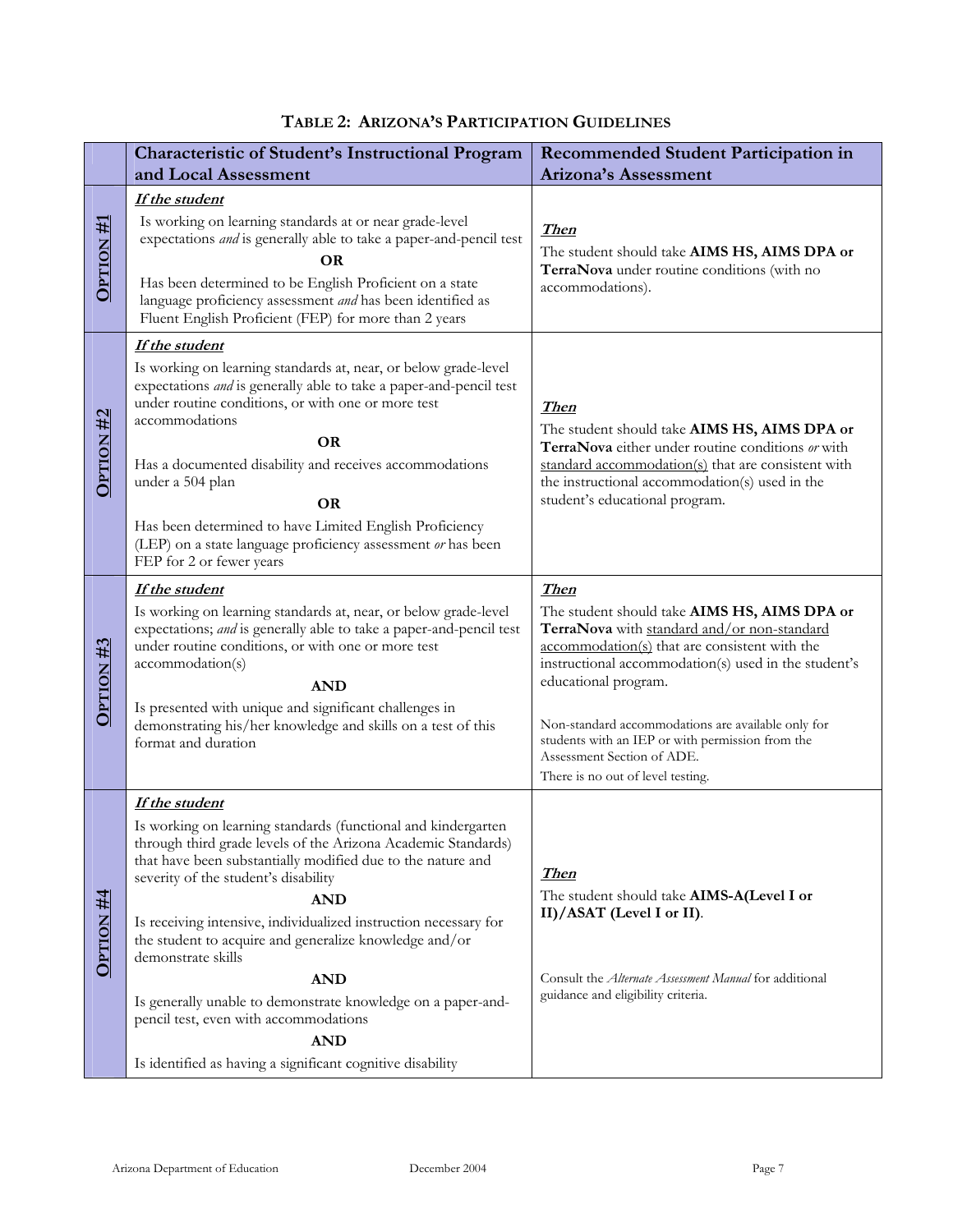#### **DESCRIPTIONS OF STANDARD AND NON-STANDARD ACCOMMODATIONS**

**Standard accommodations** are provisions made in how a student accesses and demonstrates learning. These do not substantially change the instructional level, the content, or the performance criteria. The changes are made in order to provide a student equal access to learning and equal opportunity to demonstrate what is known. Standard accommodations are changes in the routine conditions under which students take assessments, and involve changes in:

#### • **Timing or scheduling of the test**

For example, administration of the test in short intervals or at a time of day that takes into account student's medical needs.

#### • **Test setting**

For example, administration of the test individually or in a small group setting, under special lighting, or using special furniture.

#### • **Test presentation**

For example, test questions presented in large print or Braille, repeated directions, or explanation of directions.

A standard accommodation that is available to English Learners is limited oral translation in the student's native language. When this accommodation is provided on state assessments only the verbal directions stated by the Test Administrator and the written directions that the student is expected to read may be orally translated into the student's native language. The translation must be an exact translation which is as close to verbatim as possible, and translation is to be provided on an as needed basis only. Translating any test item or translations that paraphrase, simplify, or clarify directions, or written translations are not permitted.

#### • **How the student responds to test questions**

For example, the student points to answers or records answers in the test booklet instead of the answer booklet.

Students with disabilities who have an Individualized Education Program (IEP), or who have a 504 plan, may be considered for standard accommodations. Also, students identified as Limited English Proficient (LEP) and students who have been identified as Fluent English Profiecient (FEP) for no more than two years may be considered for standard accommodations.

**Non-standard accommodations** reflect changes in the test administration that affect standardization and, thus, the comparability of scores, and may also involve substantial changes in what a student is expected to learn and/or in the way that learning is demonstrated. Such changes are made to provide a student with meaningful and productive learning experiences, environments, and assessments based on individual needs and abilities. IEP teams should exercise caution in considering whether a student requires a non-standard accommodation in order to access the test. Given that non-standard accommodations involve substantial changes in what a student is expected to learn and to demonstrate, students considered for these accommodations should receive at least part of their instruction in special education.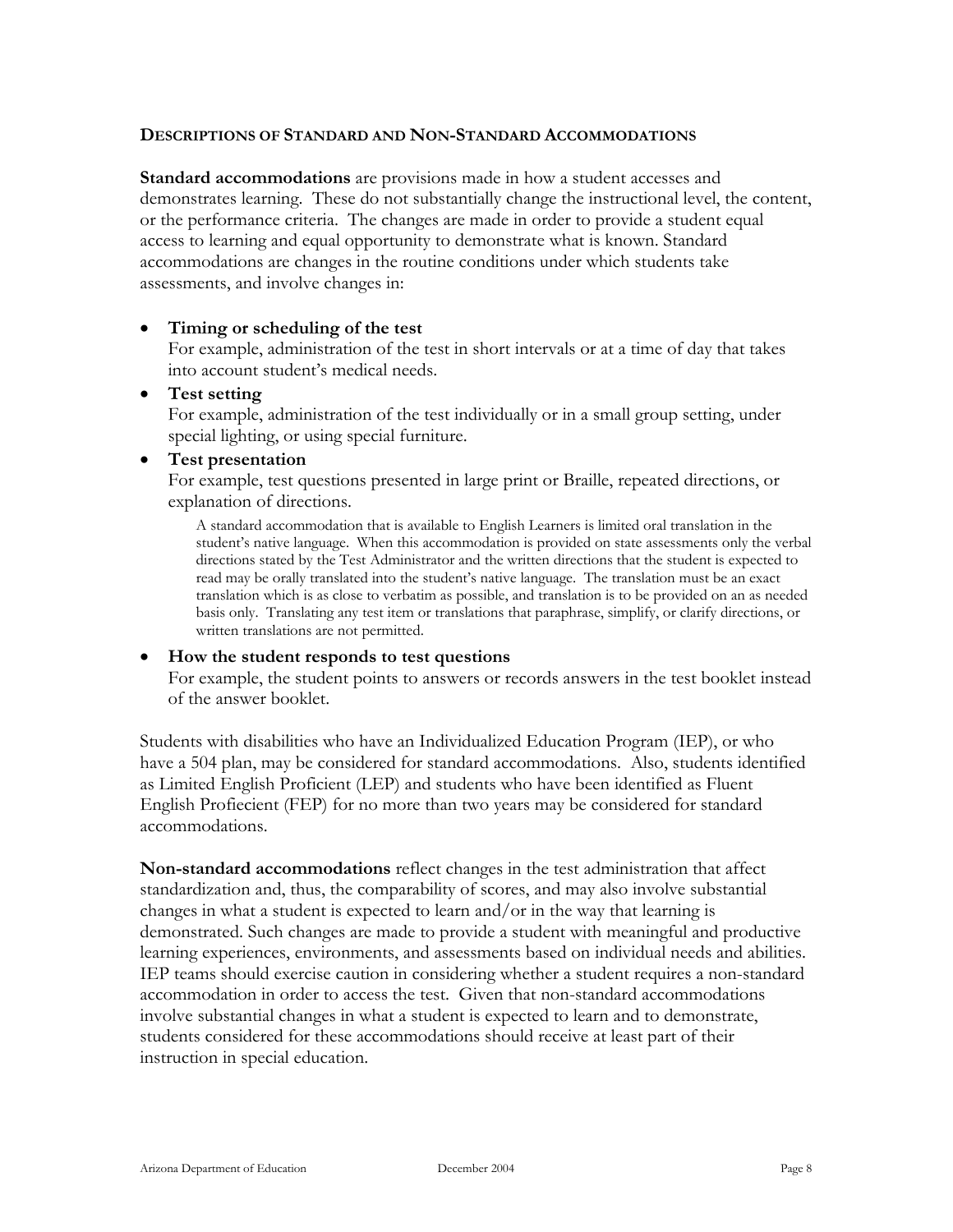Non-standard accommodations may not provide verbal or other clues or suggestions that hint at or give away the correct response to the student. Therefore, it is not permissible to simplify, paraphrase, explain, or eliminate any test item, prompt, or multiple-choice option.

Students with disabilities who have an Individualized Education Program (IEP) may be considered for non-standard accommodations. Under unusual circumstances, a student with a 504 plan may need non-standard accommodations. This decision must be approved by the Assessment Section of ADE. If a non-standard accommodation is used, parents must be notified and the provided accommodation explained.

A list of standard and non-standard accommodations is presented in Table 3: Arizona's Accommodation Guidelines on page 11 of this document. This list of standard and nonstandard accommodations should serve as a list of examples and is in no way exhaustive. When accommodations not mentioned are being considered for a student, the principal or designee should consult with the Assessment Section of ADE in order to determine whether the accommodation will be considered standard or non-standard. Contact the Assessment Section at **[AIMS/DPA@ade.az.gov](mailto:AS&A_Group@ade.az.gov)** 

# **REPORTING RESULTS OF ASSESSMENTS TAKEN WITH ACCOMMODATIONS**

Scores of assessments, taken with standard accommodations will be included with the results of students who took these tests under standard conditions at the school, district and state level. Scores of assessments taken with non-standard accommodations will not be included in aggregate results at the school, district, and state level.

Arizona Department of Education will maintain a record of the number of students in each school and district taking assessments with non-standard accommodations. Given that test results with non-standard accommodations cannot be interpreted in the same way, guidance for appropriate interpretation will be provided.

The Department is obligated to closely monitor schools and districts to ensure the proper use of non-standard accommodations and will provide technical assistance to those schools with excessive usage. The goal of the Department will be to work with those schools having high numbers of non-standard accommodations to determine why this is occurring and how best to remedy the situation.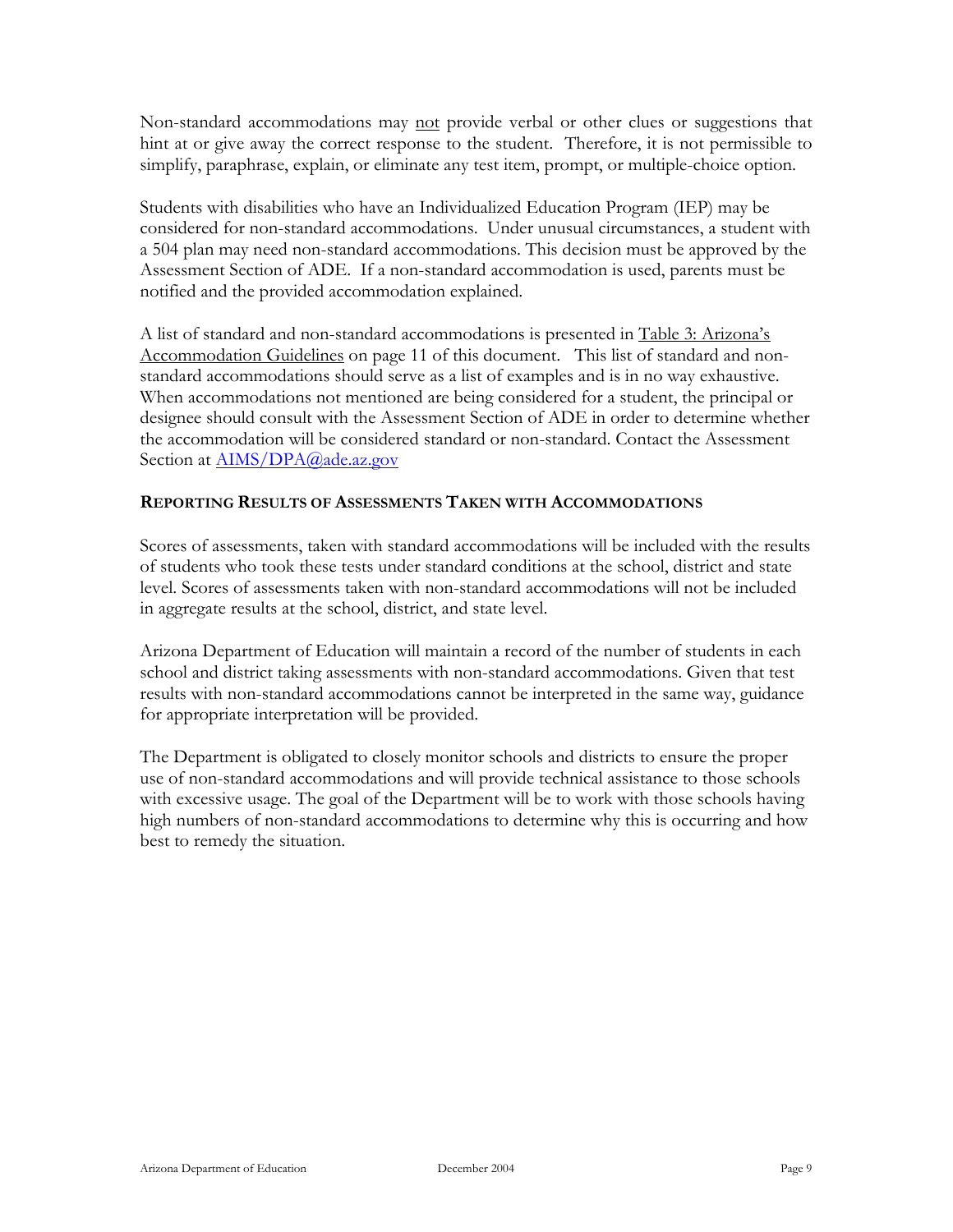# **PREPARING STUDENTS WITH DISABILITIES AND ENGLISH LEARNERS FOR ASSESSMENT**

#### **School's Role**

Educators should analyze what is being taught in their schools and classrooms, and implement an instructional program that enables all students to acquire the content knowledge and skills outlined in Arizona's Academic Standards. Since Arizona's assessments are based on Arizona's Academic Standards, every student must be engaged in an instructional program that

- is based on Arizona's Academic Standards;
- uses varied approaches to instruction;
- includes a range of opportunities that enables the student to demonstrate his or her knowledge and skills; and,
- provides necessary and appropriate program supports and instructional accommodations to guarantee access by the student to the general curriculum.

Specific approved test preparation practices are described in the document, *Test Preparation and Administration Practices*, which can be found on the ADE web site at: [www.ade.az.gov/standards](http://www.ade.az.gov/standards)

# **Parent's Role**

Parents and guardians of students who need learning/assessment accommodations play a critical role in preparing their child(ren) for AIMS HS, AIMS DPA and TerraNova.

Some suggestions for parents follow:

- Meet regularly with your child's teacher(s) to discuss how you can support your child's education at home.
- Inquire about the use of appropriate AIMS HS, AIMS DPA and TerraNova accommodations at IEP team meetings and/or parent/teacher conferences.
- Review class assignments and make sure that adequate time is set aside for homework.
- Ask whether the school offers an after-school and/or summer program that would benefit your child.
- Become familiar with Arizona's grade level articulated Academic Standards which can be found on the Department's website at: [www.ade.az.gov/standards](http://www.ade.az.gov/standards)
- Review AIMS test questions with your son or daughter. Student guides, Sample AIMS tests, and released test items for high school can be found on the Department's website at: w[ww.ade.az.gov/standards](http://www.ade.az.gov/standards)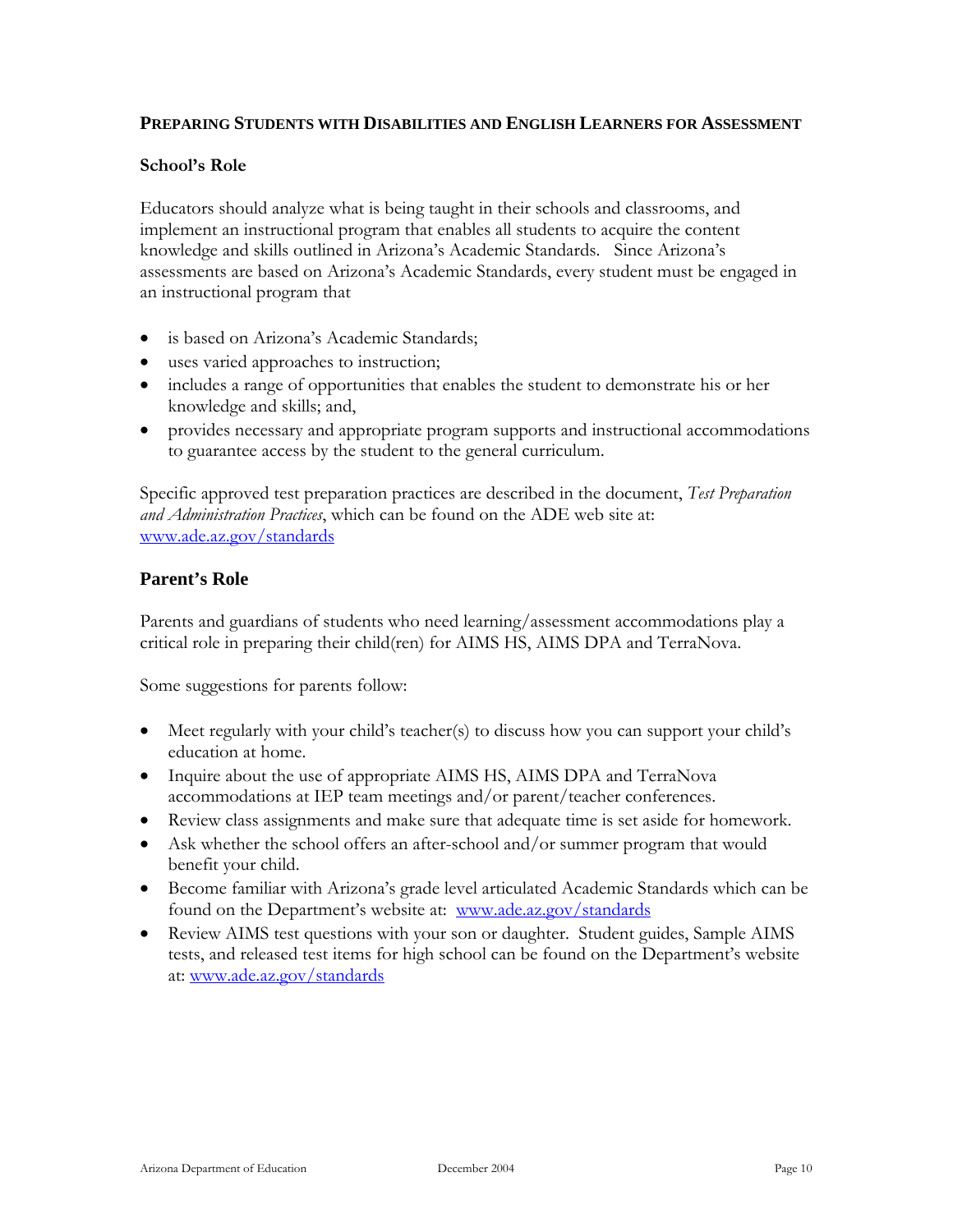|                                            | <b>ACCOMMODATION</b>                                                                                                                                    | <b>AIMS</b><br><b>HS</b> | <b>AIMS</b><br><b>DPA</b> | <b>TERRA</b><br><b>NOVA</b> | <b>AIMS-A</b><br><b>ASAT</b> | <b>SELP</b>    |
|--------------------------------------------|---------------------------------------------------------------------------------------------------------------------------------------------------------|--------------------------|---------------------------|-----------------------------|------------------------------|----------------|
|                                            | Change in timing or scheduling of test                                                                                                                  |                          |                           |                             |                              |                |
|                                            | Extended testing time (same day)                                                                                                                        | A                        | A                         | $\overline{A}$              | 1                            | A              |
|                                            | More Breaks                                                                                                                                             | A                        | $\overline{A}$            | $\mathsf A$                 | 1                            | A              |
|                                            | Administer in several shorter sessions                                                                                                                  | $\overline{A}$           | $\overline{A}$            | $\overline{A}$              | $\mathbf{1}$                 | A              |
|                                            | <b>Change in test setting</b>                                                                                                                           |                          |                           |                             |                              |                |
|                                            | Administer in separate location, separate room, or study carrel                                                                                         | A                        | Α                         | Α                           | 1                            | A              |
|                                            | Administer the test in a small group                                                                                                                    | A                        | A                         | A                           | $\mathbf{1}$                 | A              |
| ທ                                          | One on one testing                                                                                                                                      | A                        | A                         | $\mathsf{A}$                | 1                            | A              |
| z                                          | Student given preferential seating                                                                                                                      | A                        | A                         | A                           | 1                            | A              |
| $\circ$                                    | Administer the test under special lighting                                                                                                              | Α                        | A                         | A                           | 1                            | A              |
|                                            | Student wears noise buffers (after directions)                                                                                                          | A                        | A                         | A                           | $\mathbf{1}$                 | A              |
| ⊢                                          | Student uses special furniture                                                                                                                          | A                        | $\overline{A}$            | A                           | $\mathbf{1}$                 | A              |
| ⋖<br>≏                                     | <b>Changes in test presentation</b>                                                                                                                     |                          |                           |                             |                              |                |
|                                            | Familiar test administrator                                                                                                                             | A                        | A                         | A                           | 1                            | A              |
| $\circ$                                    | Repeat directions                                                                                                                                       | $\overline{A}$           | A                         | $\overline{A}$              | $\mathbf{1}$                 | 1, 2           |
| Σ                                          | Clarify or simplify language in directions in English                                                                                                   | A                        | A                         | A                           | $\overline{1}$               | <b>NO</b>      |
| Σ                                          | Read or sign directions                                                                                                                                 | Α                        | A                         | A                           | 1                            | $\mathsf{A}$   |
| $\circ$<br>$\mathbf C$<br>$\mathbf C$<br>⋖ | Exact sign language interpretation of math/writing                                                                                                      | A                        | A                         | $\overline{A}$              | $\mathbf{1}$                 | A              |
|                                            | Use amplification equipment                                                                                                                             | A                        | $\overline{A}$            | $\overline{A}$              | $\mathbf{1}$                 | $\overline{A}$ |
|                                            | Use place marker                                                                                                                                        | A                        | $\overline{A}$            | $\overline{A}$              | 1                            | $\overline{A}$ |
|                                            | Use color overlay                                                                                                                                       | A                        | A                         | A                           | $\mathbf{1}$                 | A              |
| $\Omega$                                   | Use of magnification device                                                                                                                             | A                        | A                         | A                           | 1                            | A              |
| $\alpha$                                   | Exact oral translation of directions as needed                                                                                                          | A                        | $\overline{A}$            | A                           | $\mathbf{1}$                 | <b>NO</b>      |
| $\blacktriangleleft$                       | Read items for math or writing in English                                                                                                               | A                        | A                         | A                           | $\mathbf{1}$                 | <b>NO</b>      |
| $\Omega$                                   | Provide translation dictionary                                                                                                                          | 3                        | 3                         | 3                           | $1 + 3$                      | <b>NO</b>      |
| z                                          | Administer large-print edition of test                                                                                                                  | A                        | A                         | $\overline{A}$              | 1                            | N/A            |
| $\blacktriangleleft$                       | Administer Braille edition of the test                                                                                                                  | 1, 2                     | 1, 2                      | 1, 2                        | $\mathbf{1}$                 | N/A            |
| ⊢                                          | Use of an abacus on math portion by a student who is blind                                                                                              | 1                        | 1                         | 1                           | $\mathbf{1}$                 | N/A            |
| ທ                                          | <b>Changes in response to test questions</b><br>All answers must be transcribed onto the answer document                                                |                          |                           |                             |                              |                |
|                                            | <b>Braille writers</b>                                                                                                                                  | 1, 2                     | 1, 2                      | 1,2                         | 1                            | N/A            |
|                                            | Record or dictate responses to a scribe orally-- reading/math                                                                                           |                          |                           |                             |                              |                |
|                                            | only. Scribe may not alter student responses in any way--must                                                                                           |                          |                           |                             |                              |                |
|                                            | record word for word                                                                                                                                    | 1,2                      | 1, 2                      | 1, 2                        | 1                            | N/A            |
|                                            | Answers recorded or typed by student using assistive<br>technology --spell check and grammar check turned off and<br>predict ahead functions turned off | 1, 2                     | 1, 2                      | 1, 2                        | 1                            | NO.            |
|                                            |                                                                                                                                                         |                          |                           |                             |                              |                |

#### **TABLE 3: ARIZONA'S ACCOMMODATION GUIDELINES**

1 = student with IEP, 2 = student with 504, 3 = LEP student or FEP student (2 or fewer years), A = all categories of students who receive accommodations